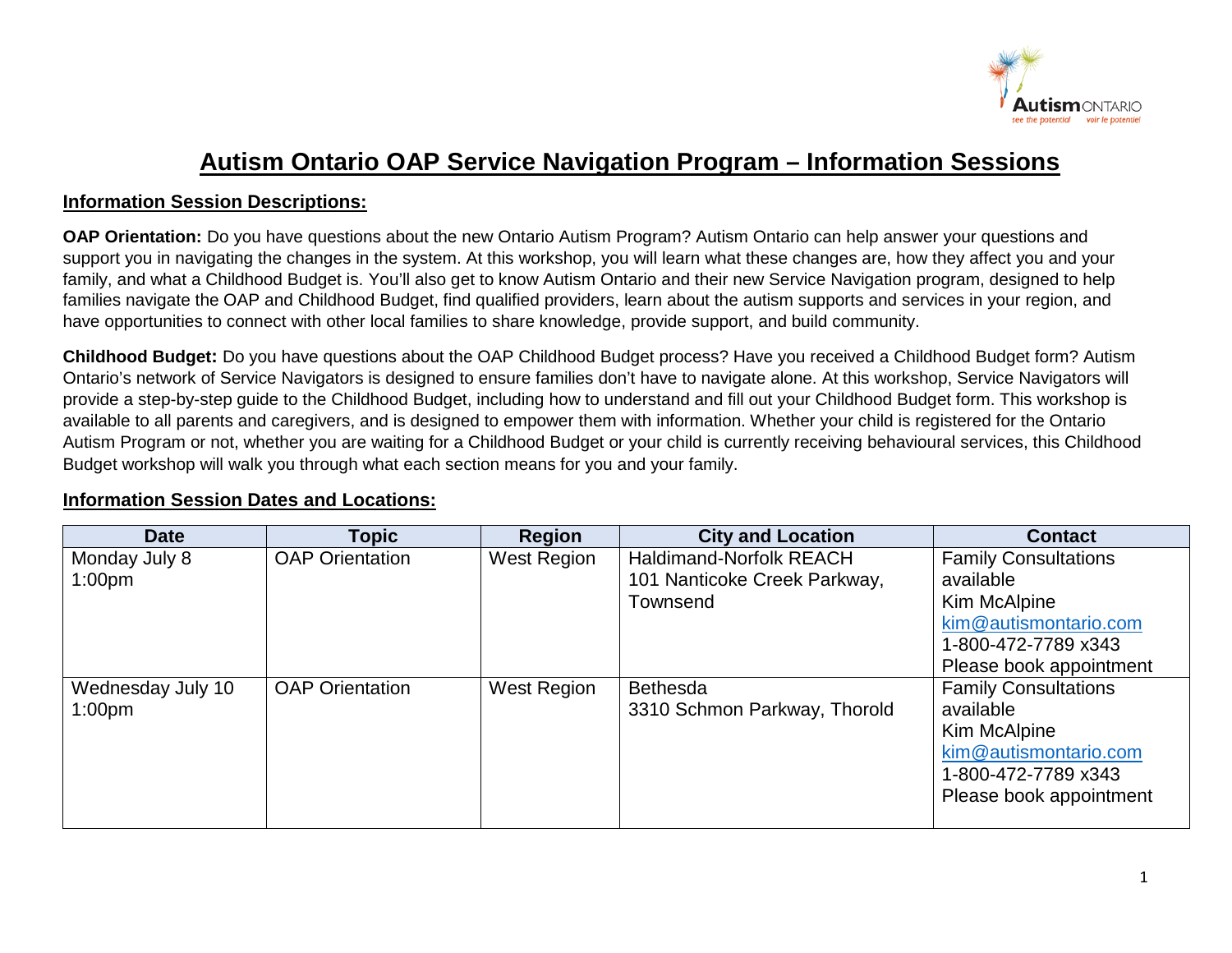

| <b>Date</b>        | <b>Topic</b>            | <b>Region</b>      | <b>City and Location</b>            | <b>Contact</b>             |
|--------------------|-------------------------|--------------------|-------------------------------------|----------------------------|
| Thursday July 11   | Childhood Budget        | North Region       | Main Library                        | Michelle Bascom            |
| 3:00 <sub>pm</sub> |                         |                    | 74 Makenzie St., Sudbury            | michelle@autismontario.com |
|                    |                         |                    |                                     | 1-800-472-7789 x346        |
|                    |                         |                    |                                     | Please book appointment    |
| Tuesday July 16    | <b>Childhood Budget</b> | <b>West Region</b> | Huron County Library, Brussels      | <b>Jessica Steele</b>      |
| 1:00 <sub>pm</sub> |                         |                    | <b>Branch</b>                       | jessica@autismontario.com  |
|                    |                         |                    | 402 Turnberry St., Brussels         | 1-800-472-7789 x344        |
|                    |                         |                    |                                     | Please book appointment    |
| Monday July 22     | <b>Childhood Budget</b> | North Region       | The Common Roof                     | Erin Nightingale           |
| 1:30 <sub>pm</sub> |                         |                    | 169 Front St. S., Orillia           | erin@autismontario.com     |
|                    |                         |                    |                                     | 1-800-472-7789 x309        |
|                    |                         |                    |                                     | Please book appointment    |
| Monday July 22     | <b>Childhood Budget</b> | Central            | ROCK (Reach Out Centre for Kids)    | Liz Boyd                   |
| 11:00am            |                         | Region             | 504 Iroquois Shore Rd. Unit 12A,    | Liz.b@autismontario.com    |
|                    |                         |                    | Oakville                            | 1-800-472-7789 x243        |
|                    |                         |                    |                                     | Please book appointment    |
| Monday July 22     | <b>Childhood Budget</b> | North Region       | <b>Valley East Public Library</b>   | <b>Michelle Bascom</b>     |
| 3:00 <sub>pm</sub> |                         |                    | 4100 Elmview Dr, Hanmer             | michelle@autismontario.com |
|                    |                         |                    |                                     | 1-800-472-7789 x346        |
|                    |                         |                    |                                     | Please book appointment    |
| Tuesday July 23    | <b>Childhood Budget</b> | Central            | Autism Ontario Oshawa Office        | Miska Jones                |
| 12:00pm            |                         | Region             | 50 Richmond St. E. Suite 104,       | miska@autismontario.com    |
|                    |                         |                    | Oshawa                              | 1-800-472-7789 x338        |
|                    |                         |                    |                                     | Please book appointment    |
| Wednesday July 24  | <b>Childhood Budget</b> | North Region       | <b>Community Living</b>             | Erin Nightingale           |
| 1:30 <sub>pm</sub> |                         |                    | 38 Joseph St., Parry Sound          | erin@autismontario.com     |
|                    |                         |                    |                                     | 1-800-472-7789 x309        |
|                    |                         |                    |                                     | Please book appointment    |
| Wednesday July 24  | <b>Childhood Budget</b> | Central            | <b>Children's Treatment Network</b> | Robyn Golding              |
| 10:30am            |                         | Region             | Georgina Local Team Site            | robyn@autismontario.com    |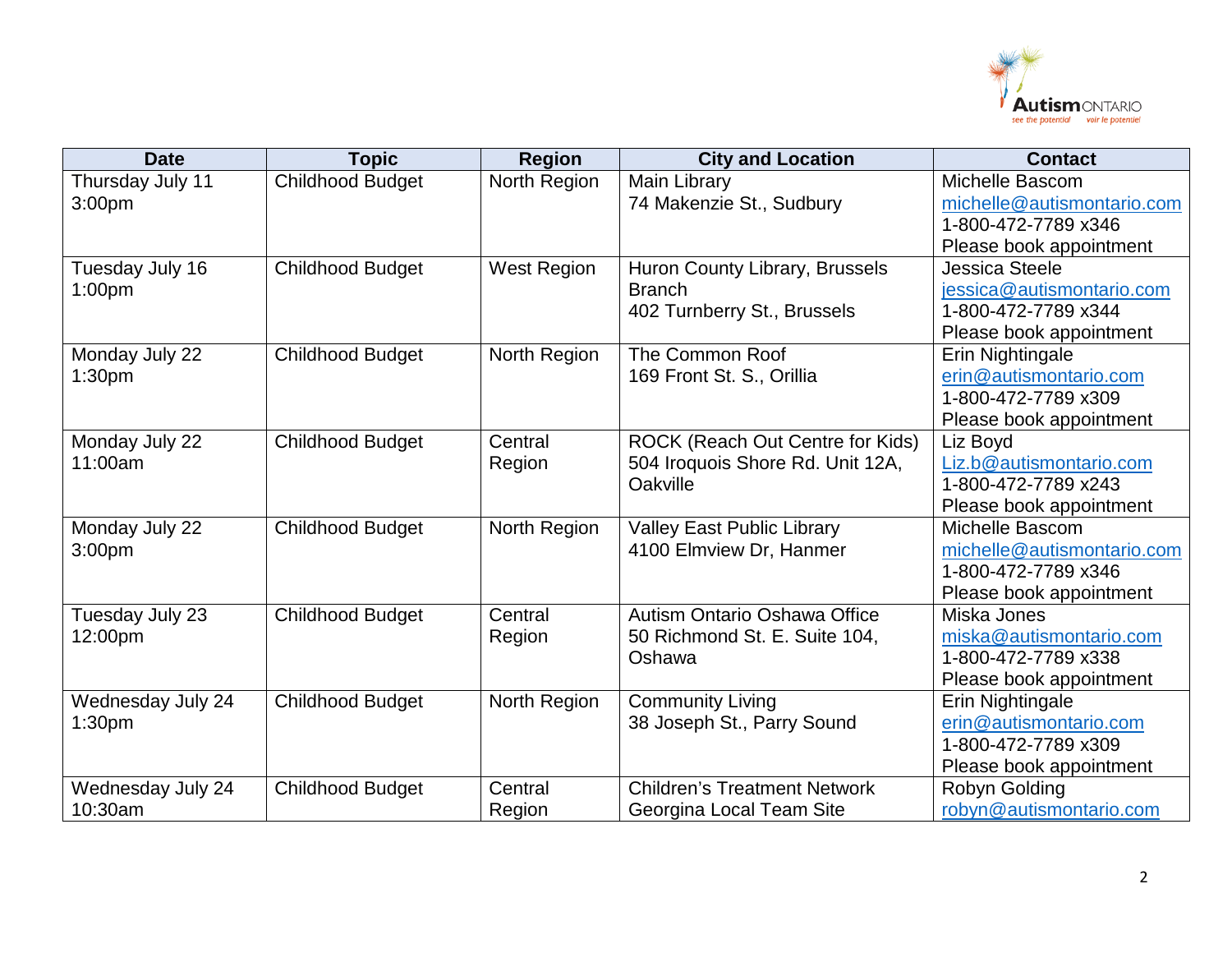

| <b>Date</b>         | <b>Topic</b>            | <b>Region</b>      | <b>City and Location</b>             | <b>Contact</b>            |
|---------------------|-------------------------|--------------------|--------------------------------------|---------------------------|
|                     |                         |                    | R.L. Graham P.S. Room 103            | 1-800-472-7789 x339       |
|                     |                         |                    | 70 Biscayne Blvd., Keswick           | Please book appointment   |
| Thursday July 25    | <b>Childhood Budget</b> | North Region       | <b>Autism Ontario Simcoe Chapter</b> | Erin Nightingale          |
| 1:30 <sub>pm</sub>  |                         |                    | 80 Bradford St., Barrie              | erin@autismontario.com    |
|                     |                         |                    |                                      | 1-800-472-7789 x309       |
|                     |                         |                    |                                      | Please book appointment   |
| Thursday July 25    | <b>Childhood Budget</b> | Central            | ROCK (Reach Out Centre for Kids)     | Liz Boyd                  |
| 10:00am             |                         | Region             | 504 Iroquois Shore Rd. Unit 12A,     | Liz.b@autismontario.com   |
|                     |                         |                    | Oakville                             | 1-800-472-7789 x243       |
|                     |                         |                    |                                      | Please book appointment   |
| Wednesday July 31   | <b>Childhood Budget</b> | West               | Owen Sound & North Grey Union        | Jessica Steele            |
| 1:00 <sub>pm</sub>  |                         | Region             | <b>Public Library</b>                | jessica@autismontario.com |
|                     |                         |                    | 824 1st Ave. W., Owen Sound          | 1-800-472-7789 x344       |
|                     |                         |                    |                                      | Please book appointment   |
| Tuesday August 6th  | <b>Childhood Budget</b> | Toronto            | University of Toronto -              | Karie Evelyn              |
| 1:00 <sub>pm</sub>  |                         | Region             | Scarborough Campus,                  | karie@autismontario.com   |
|                     |                         |                    | Room AC 254                          | 416-246-9592 x340         |
|                     |                         |                    | 1265 Military Trail, Toronto         | Please book appointment   |
| Thursday August 8th | <b>OAP Orientation</b>  | <b>East Region</b> | <b>Lindsay Public Library</b>        | Jamie Read                |
| 1:00 <sub>pm</sub>  |                         |                    | 190 Kent St., West Lindsay           | jamie@autismontario.com   |
|                     |                         |                    |                                      | 1-800-472-7789 x317       |
|                     |                         |                    |                                      | Please book appointment   |
|                     |                         |                    |                                      |                           |
| Thursday August 8th | <b>Childhood Budget</b> | Central            | <b>Children's Treatment Network</b>  | Robyn Golding             |
| 10:30am             |                         | Region             | 13175 Yonge St., Richmond Hill       | robyn@autismontario.com   |
|                     |                         |                    |                                      | 1-800-472-7789 x339       |
|                     |                         |                    |                                      | Please book appointment   |
| Tuesday August 13th | <b>Childhood Budget</b> | Central            | <b>Autism Ontario Oshawa Office</b>  | Miska Jones               |
| 9:00am              |                         | Region             | 50 Richmond St. E. Suite 104,        | miska@autismontario.com   |
|                     |                         |                    | Oshawa                               | 1-800-472-7789 x338       |